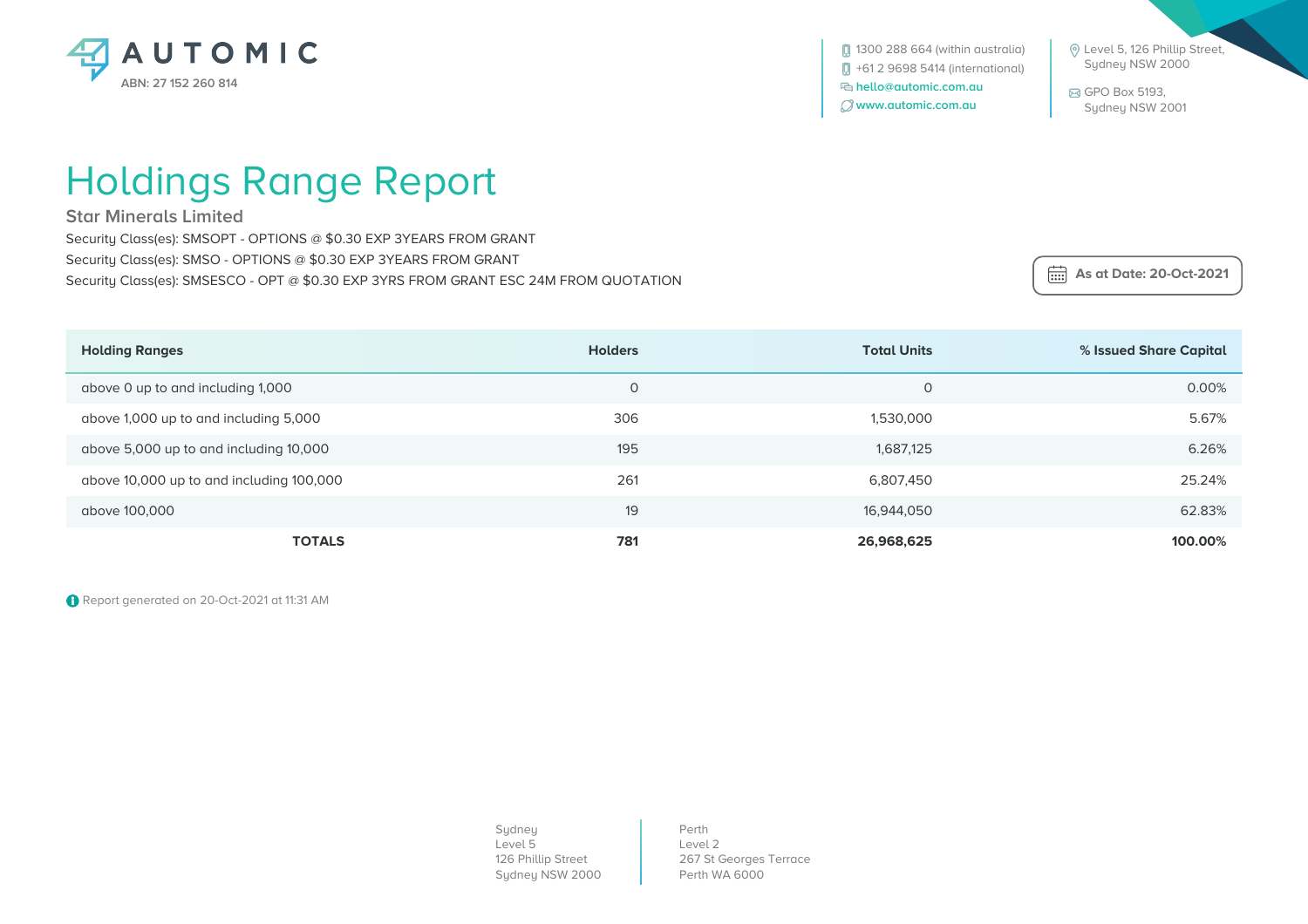

**[**] 1300 288 664 (within australia) +61 2 9698 5414 (international)  **hello@automic.com.au www.automic.com.au**

 Level 5, 126 Phillip Street, Sydney NSW 2000

 GPO Box 5193, Sydney NSW 2001

 **As at Date: 20-Oct-2021**

## Top Holders Grouped Report

**Star Minerals Limited**

Security Class(es): SMSO - OPTIONS @ \$0.30 EXP 3YEARS FROM GRANT Display Top: 20

| <b>Position</b> | <b>Holder Name</b>                                                        | <b>Holding</b> | %IC    |
|-----------------|---------------------------------------------------------------------------|----------------|--------|
|                 | CS FOURTH NOMINEES PTY LIMITED<br><settlement a="" c=""></settlement>     | 4,050,000      | 32.40% |
| 2               | MAGNOLIA ABSOLUTE RETURN FUND II PTY LTD                                  | 2,200,000      | 17.60% |
| 3               | CITICORP NOMINEES PTY LIMITED                                             | 211,000        | 1.69%  |
| 4               | <b>PPP BNP PARIBAS NOMINEES PTY LTD ACF CLEARSTREAM</b>                   | 169,500        | 1.36%  |
| 5               | BNP PARIBAS NOMINEES PTY LTD SIX SIS LTD<br>$\langle$ DRP A/C $>$         | 157,000        | 1.26%  |
| 6               | HSBC CUSTODY NOMINEES (AUSTRALIA) LIMITED                                 | 152,500        | 1.22%  |
| $\overline{7}$  | CERTANE CT PTY LTD<br><bc1></bc1>                                         | 152,025        | 1.22%  |
| 8               | OCEAN REEF HOLDINGS PTY LTD                                               | 125,000        | 1.00%  |
| $\mathsf 9$     | <b>PROACK INVESTMENTS PTY LTD</b>                                         | 80,000         | 0.64%  |
| 10              | <b>MR JOHN THOMAS RYALL</b><br><john a="" c="" family="" ryall=""></john> | 75,000         | 0.60%  |
| 10              | <b>MR BENJAMIN KAHN</b>                                                   | 75,000         | 0.60%  |
| 10              | PAUL STEPHEN DAVIES                                                       | 75,000         | 0.60%  |
| 10              | <b>DEPACHAN PTY LTD</b><br><the a="" bates="" c="" family=""></the>       | 75,000         | 0.60%  |

Sydney Level 5 126 Phillip Street Sydney NSW 2000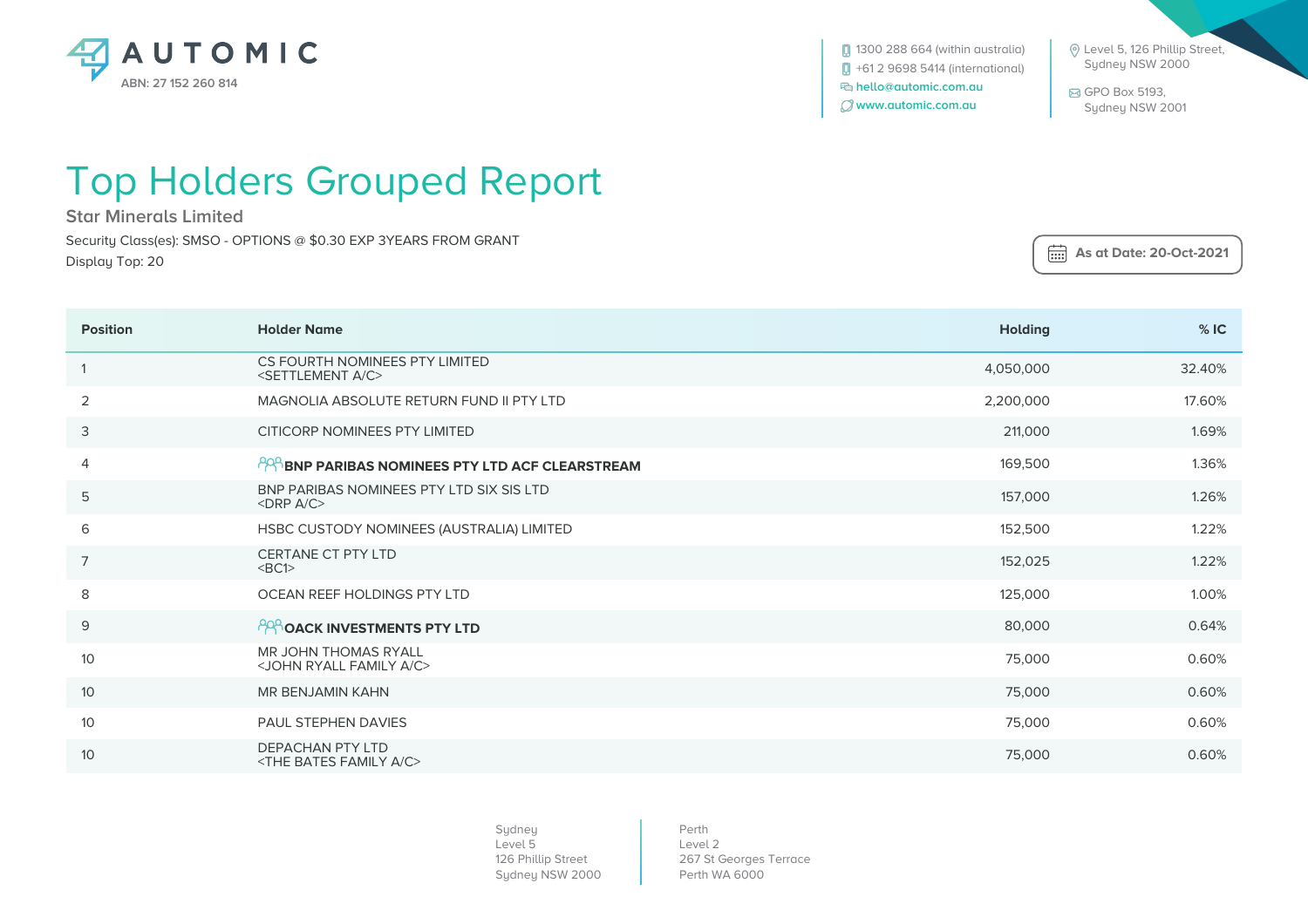

**1300 288 664 (within australia)**  +61 2 9698 5414 (international)  **hello@automic.com.au www.automic.com.au**

 Level 5, 126 Phillip Street, Sydney NSW 2000

 GPO Box 5193, Sydney NSW 2001

| <b>Position</b> | <b>Holder Name</b>                                                                                                  | <b>Holding</b> | %IC   |
|-----------------|---------------------------------------------------------------------------------------------------------------------|----------------|-------|
| 11              | <b>DEMASIADO PTY LTD</b><br><demasiado a="" c="" family=""></demasiado>                                             | 65,000         | 0.52% |
| 11              | <b>BNP PARIBAS NOMINEES PTY LTD</b><br><ib au="" drp="" noms="" retailclient=""></ib>                               | 65,000         | 0.52% |
| 12              | HARDGRAVE SUPERANNUATION PTY LTD<br><hardgrave a="" c="" f="" family="" s=""></hardgrave>                           | 62,500         | 0.50% |
| 12              | MR SAMUEL EDELMAN                                                                                                   | 62,500         | 0.50% |
| 13              | <b>MR JAMES LUIGI ROMAGNESI &amp;</b><br>MRS LYNETTE MARIA ROMAGNESI<br><romagnesi a="" c="" family=""></romagnesi> | 60,000         | 0.48% |
| 14              | <b>BNP PARIBAS NOMS PTY LTD</b><br>$<$ DRP $>$                                                                      | 57,500         | 0.46% |
| 15              | PPP CONRUL PTY LTD <pasakos a="" c="" family=""></pasakos>                                                          | 55,000         | 0.44% |
| 16              | <b>MR JAMIE CUNNINGHAM</b>                                                                                          | 50,000         | 0.40% |
| 16              | AFRICAN RESOURCE CONSULTING PTY LTD                                                                                 | 50,000         | 0.40% |
| 16              | <b>MRS JULIE ANN LEWIS</b><br><the 1="" a="" c="" family="" lewis="" no=""></the>                                   | 50,000         | 0.40% |
| 16              | DR ROBERT CAMPBELL SUPER FUND<br><robert campbell="" fund="" super=""></robert>                                     | 50,000         | 0.40% |
| 16              | <b>1&amp; M GOUGH SUPERANNUATION FUND</b>                                                                           | 50,000         | 0.40% |
| 16              | <b>MR TREVOR MCGRATH</b>                                                                                            | 50,000         | 0.40% |
| 16              | <b>SCOTT JOHNSTONE</b><br><comsec></comsec>                                                                         | 50,000         | 0.40% |
| 17              | MR BRENT NORMAN FISHER                                                                                              | 45,000         | 0.36% |
| 18              | MRS QIN LI                                                                                                          | 44,625         | 0.36% |
| 19              | MR BRAYDEN JOSHUA ADDISON HARGRAVE                                                                                  | 44,350         | 0.35% |
| 20              | <b>INVIA CUSTODIAN PTY LIMITED</b><br><spring a="" c="" fund="" super=""></spring>                                  | 37,500         | 0.30% |

Sydney Level 5 126 Phillip Street Sydney NSW 2000